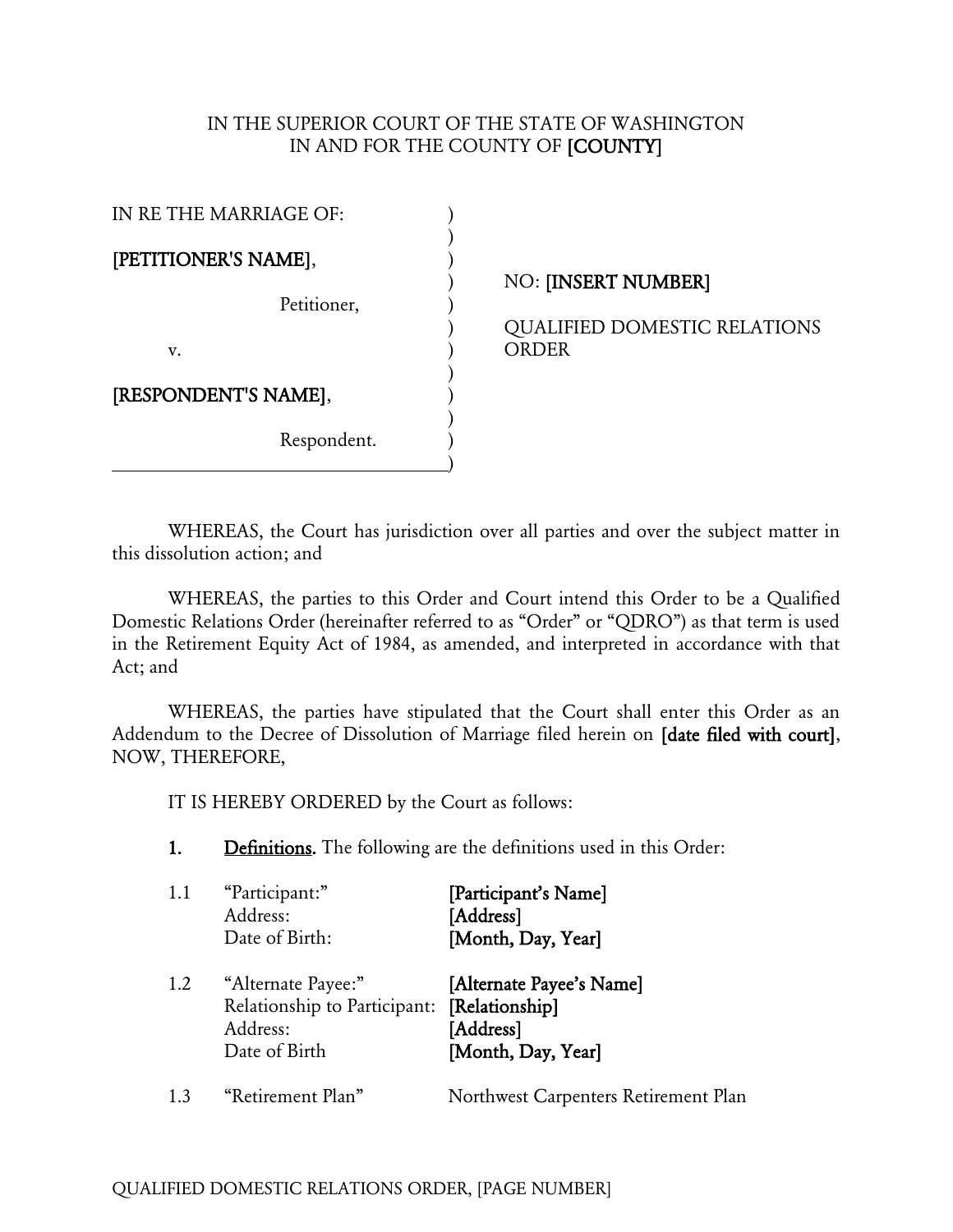| 1.4 | "Plan Administrator" | Board of Trustees           |
|-----|----------------------|-----------------------------|
|     |                      | Northwest Carpenters Trusts |
|     | Address:             | PO Box 1929                 |
|     |                      | Seattle, WA 98111           |

2. Division of Marital Property. This Order hereby creates and recognizes the existence of the Alternate Payee's rights to receive a portion of the Participant's benefits under the Northwest Carpenters Retirement Plan.

3. Participant's Retirement. Participant retired effective [date] and is receiving benefits in the form of [form of payment].

## 4. Payments to Alternate Payee.

4.1 Effective with benefits payable for [month/year], the Alternate Payee is awarded [insert percent or dollar amount] of each of the Participant's monthly benefit payments from the Retirement Plan. Alternate Payee's benefits shall be paid directly to the Alternate Payee by the Retirement Plan.

4.2 [FOR USE IF THE PARTICIPANT IS RECEIVING THE SINGLE LIFE BENEFIT.] The Alternate Payee's benefits will cease at the earliest of the Participant's death or the Alternate Payee's death, provided that if the Participant dies prior to payment of 60 payments by the Retirement Plan, and the Alternate Payee survives the Participant, payments shall continue to the Alternate Payee until the earlier of payment of the balance of 60 monthly payments or the Alternate Payee's death. If the Alternate Payee predeceases the Participant, the Alternate Payee's share shall revert to the Participant.

4.2 **[FOR USE IF THE PARTICIPANT IS RECEIVING THE JOINT AND** SURVIVOR BENEFIT.] The Alternate Payee's benefits cease at the earliest of the Participant's death or the Alternate Payee's death, provided that if the Participant predeceases the Alternate Payee, the Alternate Payee shall be the Participant's sole surviving spouse entitled to receive the survivor benefit following the Participant's death. If the Alternate Payee predeceases the Participant, the Alternate Payee's share shall revert to the Participant.

4.3 In the event the Participant returns to work after retirement, the Participant's benefits may be suspended. In such event, the Alternate Payee's benefits shall also be suspended.

5. Limitations on Order. Nothing contained in this Order shall be construed to require the Plans:

5.1 To provide for any type or form of benefits, or any option, not otherwise provided under the Plans at the time benefits commence to the Alternate Payee;

5.2 To provide increased benefits (determined on the basis of actuarial value) not available to the Participant;

QUALIFIED DOMESTIC RELATIONS ORDER, [PAGE NUMBER]